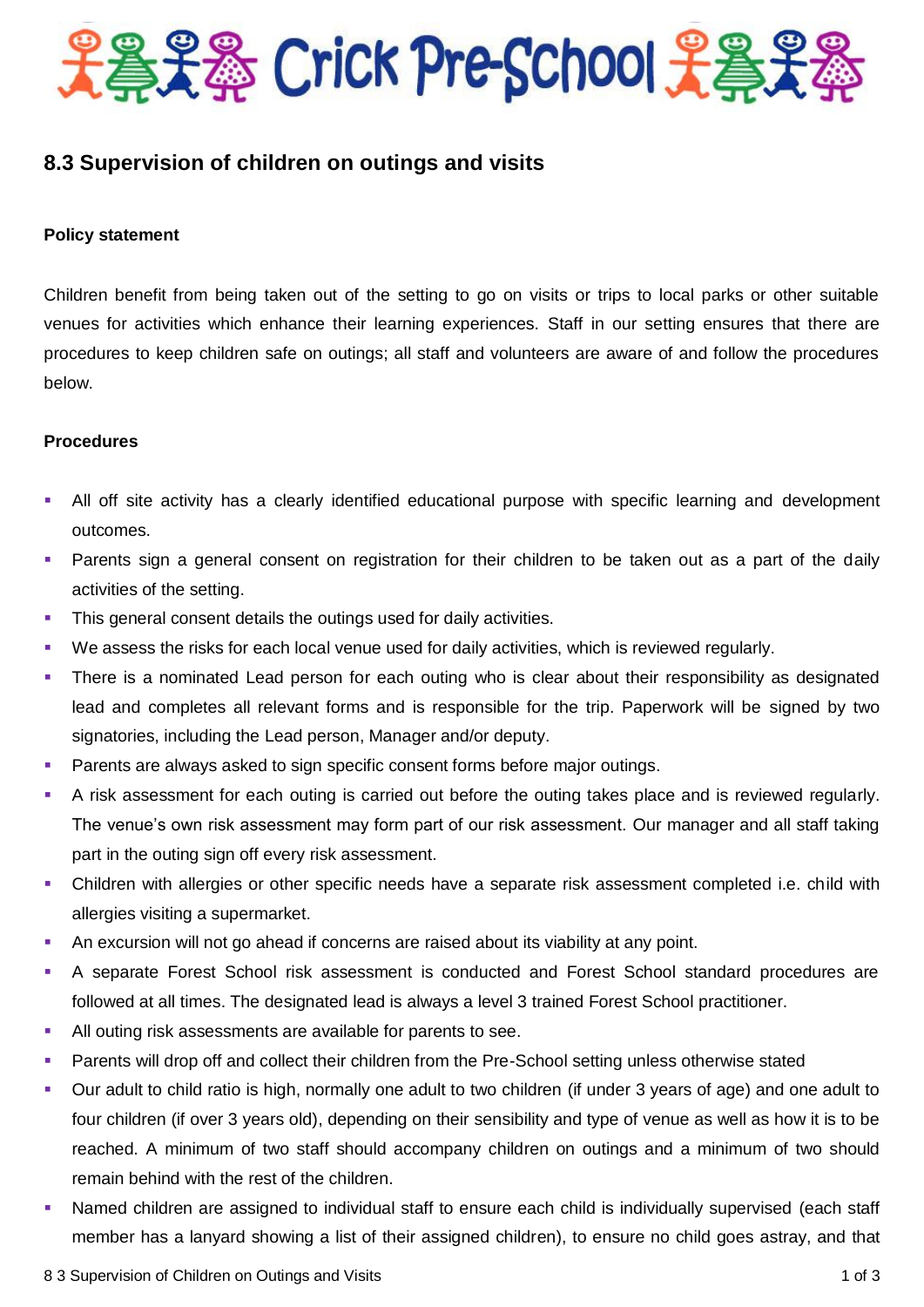※ Crick Pre-School 子名

there is no unauthorised access to children. Staff frequently count their designated children and ensure hands are held when on the street and crossing the road.

- Parental volunteers are normally only used on outings to the church or other village venues to walk the children to and from the venue with children allocated to them. They do not have unsupervised access to the children as the children stay together as a group with staff in attendance. Where parents have undergone vetting (DBS Check) with us as volunteers, they may be included in the adults to child ratio.
- Outings are recorded on an Educational Visit form, which along with the risk assessment is also taken on the outing. A copy of the form and risk assessment is also kept at the setting. The Educational Visit form states:
	- **-** The date and time of outing and time of return.
	- **-** The nominated lead person
	- **-** The venue and mode of transport including a record of the vehicles used to transport children, with named drivers and appropriate insurance cover.
	- **-** Names of staff assigned to named children.
	- **-** A checklist of all items to take and information to provide.
- Staff always take a mobile phone and mini first aid pack on outings, and the following as appropriate: supplies of tissues, wipes, spare clothing, nappies, medicines required for individual children, snacks and water. The amount of equipment will vary and be consistent with the outing and the number of children as well as how long they will be out for. We apply sun cream to children as needed and ensure they are dressed appropriately for the type of outing and weather conditions.
- Staff take with them a register of the children going, with contact numbers of parents/carers, as well as an Educational Visit Form, risk assessment, accident forms and a copy of our Missing Child Policy.
- We provide children with 'high viz' vests.
- The register will be taken at key transition points e.g. at departure from Pre-School and arrival at and departure from the venue, with the children being checked on and off the minibus or other transport used.
- Regular headcounts are taken of the children.
- Records are kept of the vehicles used to transport children, with named drivers and appropriate insurance cover.
- We ensure that seat belts are worn whilst travelling in vehicles and that booster seats and child safety seats are used.
- As a precaution, we ensure that children do not eat when travelling in vehicles.
- We ensure that contracted drivers are from reputable companies, do not have unsupervised access to the children and are not included in the ratios.
- A final check of the mode of transport will also be undertaken to make sure there are no belongings left behind and that all children have left the vehicle.